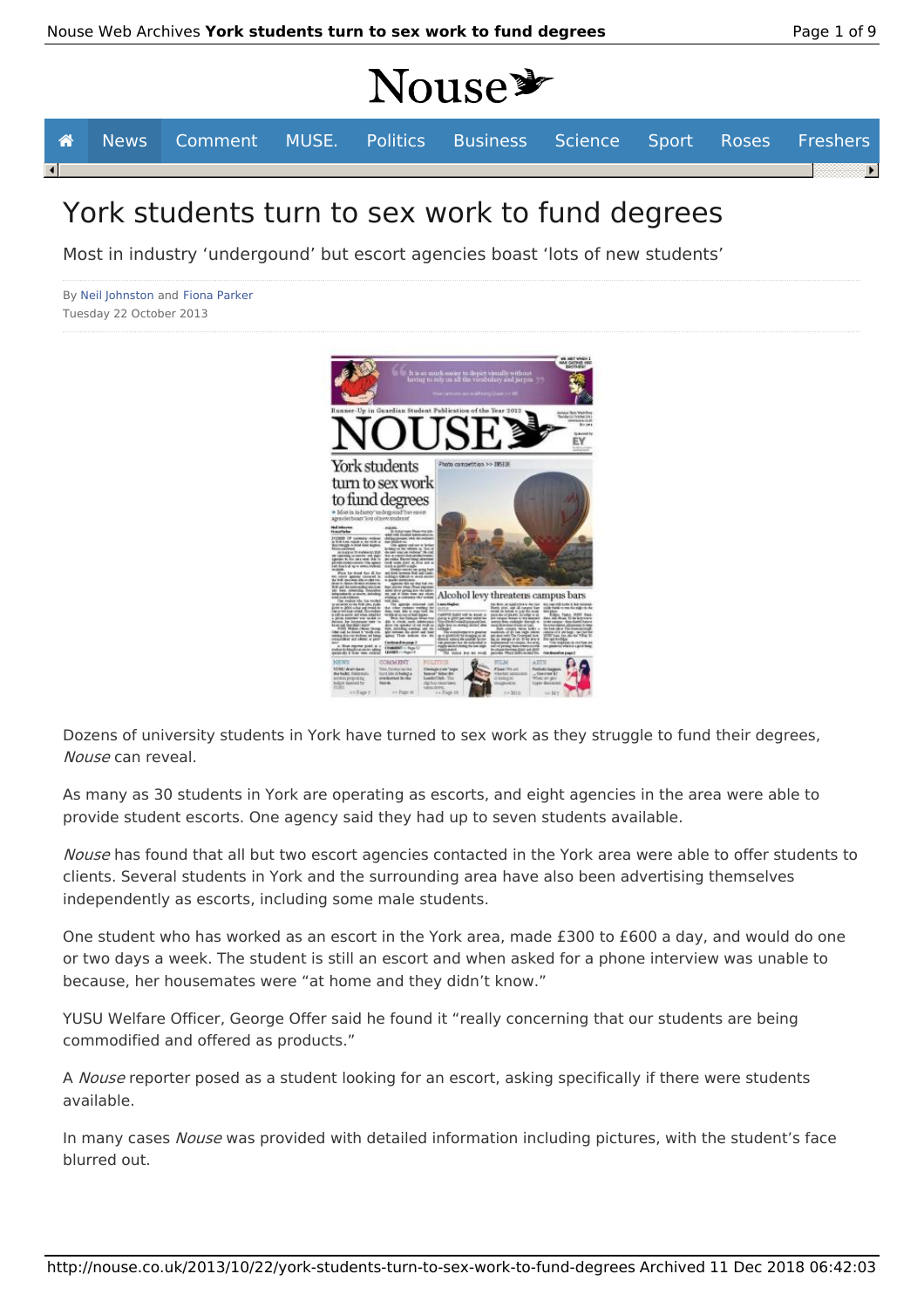

photo credit: Deniooo

One agency said not to bother looking on the website as, "lots of the new ones are students". He said that as a result their profiles weren't yet online. Escorts being advertised could make £150 an hour and as much as £1000 a night.

Student escorts are going back and forth between York and Leeds, making it difficult to attach escorts to specific institutions.

Agencies did say they had student escorts when Nouse reporters asked about getting into the industry, and if there were any others studying at university who worked with them.

The agencies contacted said that other students working for them were able to cope with the workload on top of their degree.

### 'A good way to pay for your degree'

From this dialogue Nouse was able to obtain more information about the specifics of sex work in York, including earnings and the split between the escort and their agency. These indicate that the availability of student escorts was genuine, and not just a marketing ploy.

"If you're polite enough you could make £1500 a week for a few nights, or £500 or £600 a night. It's a good way to pay for your degree," an agency told the reporter.

One agency said that out of the £150 charge for an hour they would take £40 while another agency stated a similar arrangement. 'You'll come away with £110', they said.

A charity who runs a helpline for those involved in sex-work confirmed to Nouse that they had received calls from students in the Yorkshire area.

A spokesperson for The English Collective of Prostitutes (ECOP) said they had received calls from the area from students, and also calls from partners of students worried they would need to go into "prostitution" to fund their studies.

They added that it was difficult to put a number on the situation as "people are very underground."

A spokesperson for Rape Crisis also commented, "It stands to reason that there will be an issue in York", in reference to student sex work.

The reporter posing as a student interested in becoming an escort raised their concerns about working alongside a degree, and asked if there were any other students, to which several agencies responded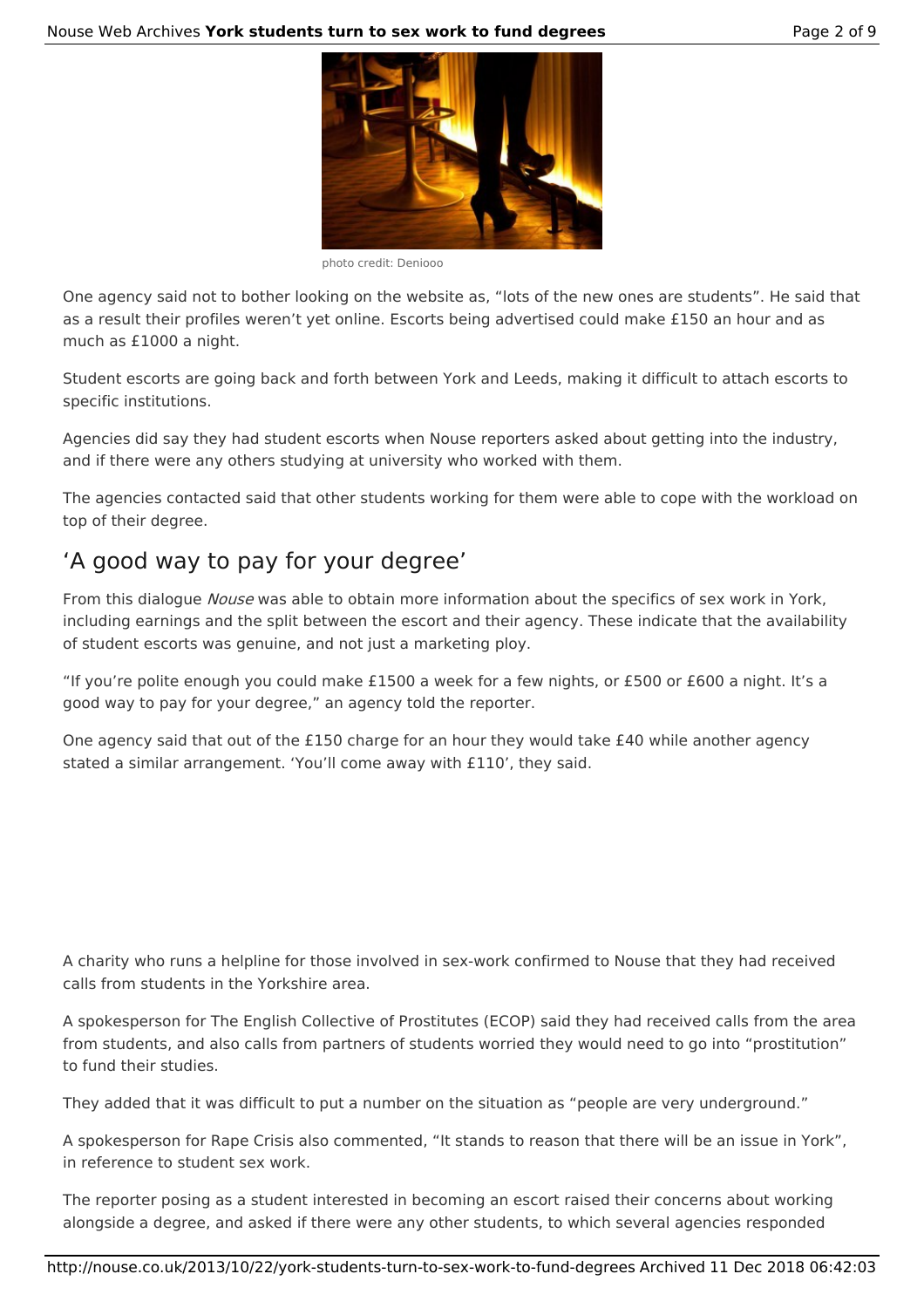"yes".

### Sex work opportunities 'Increasingly attractive'

Several charities in the York area which provide support for sexual assault in the York area took three days to pick up the phone while campaigners from the National Sex Worker Project told Nouse that there wasn't much support in York for escorts.

Although some of the sites advertise themselves as providing a companion, many simply state a range of sexual services online.

George Offer expressed his fears about students getting involved in sex work.

He said: "Personally, I believe that the sex work is exploitative, and it's really concerning that our students are being commodified and offered as products.

With extortionate academic and accommodation fees, students need to find jobs which pay enough and fit round their degrees, so opportunities like this are going to become increasingly attractive."

He added: "I strongly encourage any student working as an escort to use organisations like ECOP if they need support and want to get out, and I really want to remind everyone that the University has a financial support unit for students, accessed through the Student Support Hub, which can always help students when they're desperate."

If you have any issues you would like Nouse to look into, please contactinvestigations@nouse.co.uk



### 24 comments

Lucy

22 Oct '13 at 12:22 pm

What's the story here? Some agencies in York and Leeds advertise students who have chosen to participate in sex work?

Reads a bit more like an advert if i'm honest, if I hadn't considered sex work before I definitely am now.



Mr Cynical

#### 22 Oct '13 at 12:30 pm

I must say, the link between York students taking up this work for the reason that they need to fund their degrees is tenuous at best. From what I've read here it was from one phone call where

'The English Collective of Prostitutes (ECOP) said they had received calls from the area from students, and also calls from partners of students worried they would need to go into "prostitution" to fund their studies.'

Firstly, the number of calls isn't specified, so I'm guessing very few calls were actually made and secondly it's "From the area"; so they're not necessarily York students.

Also, this story doesn't really mean anything without a context of how many students were involved in sex work before. It's only really news if it's a clear trend of a significant number of students taking up the work.

**A** Report

McBain

22 Oct '13 at 1:22 pm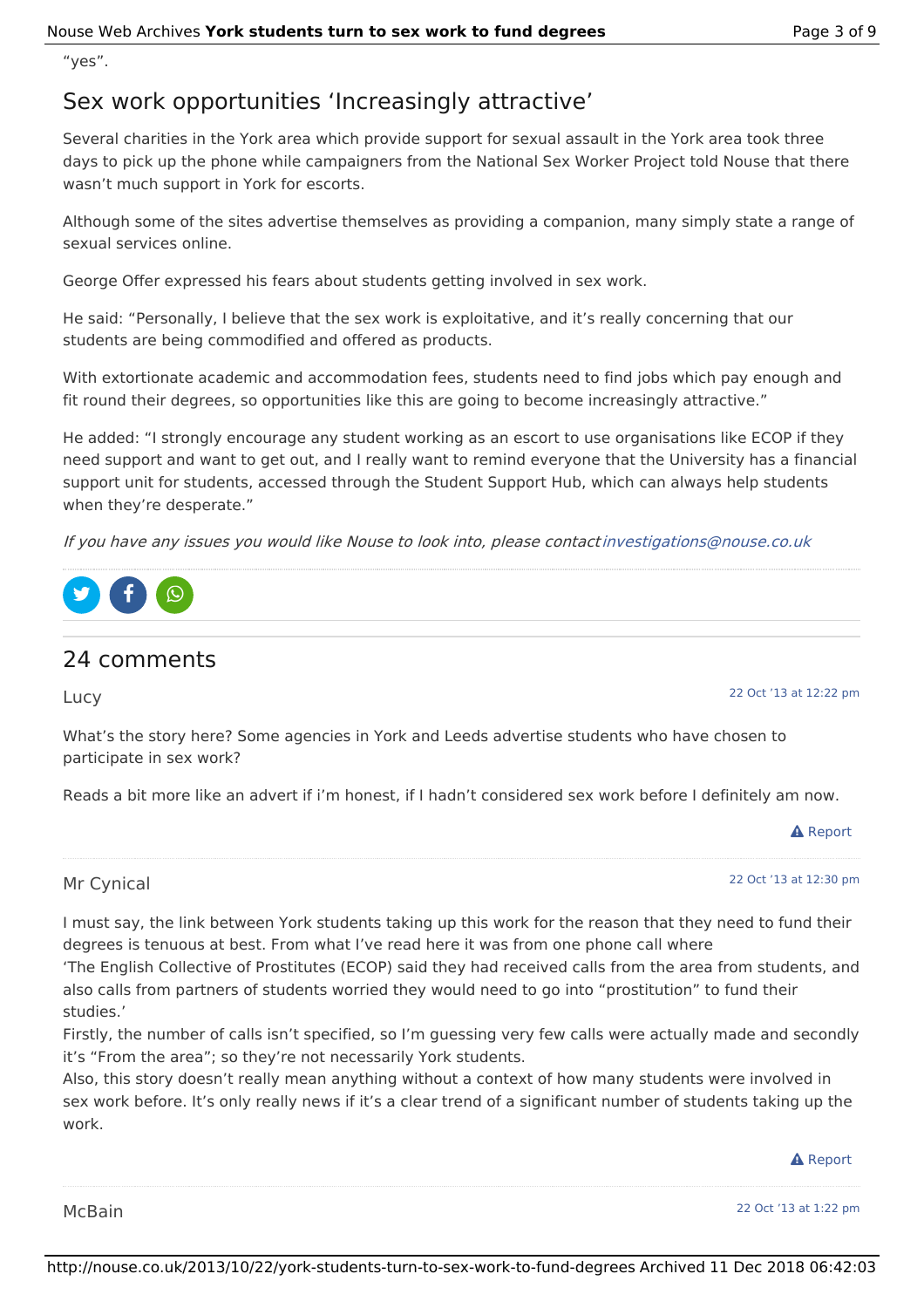#### http://nouse.co.uk/2013/10/22/york-students-turn-to-sex-work-to-fund-degrees Archived 11 Dec 2018 06:42:03

#### Nouse Web Archives **York students turn to sex work to fund degrees** Page 4 of 9

This all seems predicated on there being a problem with sex work or being an escort. If people want to sell their body then they can do what they want, especially if they're making up to a grand a night. With that in mind, I propose an alternative headline: "Students Seek Employment To Fund Degree". The horror.

| McBain                                                                                                                                                                                    | 22 Oct '13 at 1:28 pm |  |  |
|-------------------------------------------------------------------------------------------------------------------------------------------------------------------------------------------|-----------------------|--|--|
| Also a hearty "lol" at the old lie that "academic" (presumably tuition?) fees have any effect on your<br>current financial situation. Accommodation & cost of living though, fair enough. |                       |  |  |
|                                                                                                                                                                                           | <b>A</b> Report       |  |  |
| Jeswin 'Fernando' Buttercheski                                                                                                                                                            | 22 Oct '13 at 2:32 pm |  |  |
| Phwoooooooaar, id like to wrap my legs around that.                                                                                                                                       |                       |  |  |
|                                                                                                                                                                                           | <b>A</b> Report       |  |  |
| Katie                                                                                                                                                                                     | 22 Oct '13 at 2:35 pm |  |  |

This is really bad, but I'm not too surprised that Yorks having its issues. Friends have gone to Manchester University and one herself has admitted to funding living and tuition costs by prostituting her body. I hate to think of how much more she'd have to work if she was affected by the rise in tuition fees. The worse thing is people thinking that this is 'normal' and 'fine' so long as the student wants to. I find that quite offensive and quite ridiculous tbh. If they were involved in it themselves they'd soon realise it's not fine or normal and that the girl involved is likely to develop emotional trauma if not physical in some circumstances. THINK!

|                                                                                                                                                                                                                                                                                          | <b>A</b> Report       |
|------------------------------------------------------------------------------------------------------------------------------------------------------------------------------------------------------------------------------------------------------------------------------------------|-----------------------|
| Jess                                                                                                                                                                                                                                                                                     | 22 Oct '13 at 2:43 pm |
| Thats very true Katie. Some sense! People should accept its not fine and okay but is damaging. The truth<br>is it wouldn't be as harmful if done a few times during the three years but prostituting becomes an<br>addictionand with that sort of money I can understand why. Really sad |                       |
|                                                                                                                                                                                                                                                                                          | <b>A</b> Report       |
| McBain                                                                                                                                                                                                                                                                                   | 22 Oct '13 at 4:41 pm |

Personal agency & sex positivity vs ewww no don't do that, it's bad for you, it's an addiction, you're likely to be traumatised.

I think the attitudes expressed in this thread & article towards sex work are offensive personally.

Jac

Also they also said male students are doing it. Also also tuition fees have nothing to do with it blah blah broken record.

22 Oct '13 at 8:30 pm

**A** Report

York students are very privileged. Don't pretend to know about the world of the underground sex industry. Its kinda cringy tbh. Fair play on Katie and Jess for recognizing the dangers atleast.

#### 22 Oct '13 at 2:35 pm

**A** Report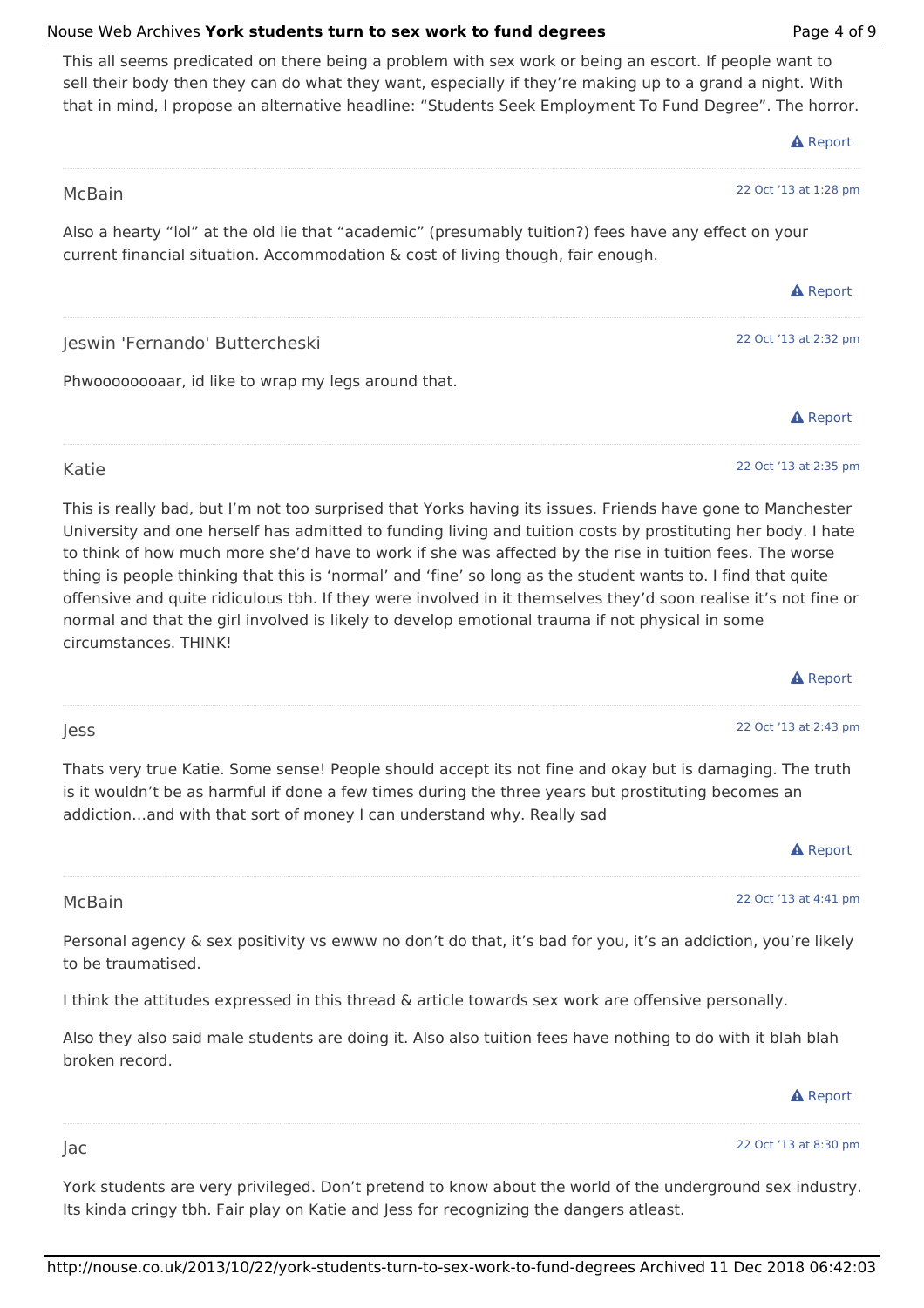| Nouse Web Archives York students turn to sex work to fund degrees | Page 5 of 9 |
|-------------------------------------------------------------------|-------------|
|-------------------------------------------------------------------|-------------|

#### N.A

How many times do you need to mention Nouse in one article?! Eight, apparently… Also, this would have been a far more interesting story if you'd actually managed to speak properly to a York student who's been doing this. As it stands, there is no proof that anyone from this uni is actually an escort, and the human interest angle, which is the most engaging for a story like this, is non-existent.

#### Norma Jean Almodovar

Can you imagine how harmful it will be to those who profit off making student loans, loans which turn inocent students into victims of debt bondage… Wherein they will be indebted to the banks for the rest of their lives, trying to make payments on their loans while working at some menial labor job for minimum wage, most likely needing to work at least two jobs to pay the bills AND their student loan!!! Oh the horror of it all! Providing pleasure for a significant sum of money is so…harmful because we know that sex itself is inherently harmful to women.. Just ask those rad fems if you don't believe me…women run screaming when they see a naked man because those dickies of theirs are so AWFUL!

Sex work is far less harmful than working as a law enforcement officer, a cab driver, joining the military where rape is running rampant… Why not allow grown momen to decide for themselves what is or isn't harmful to them? Because you just can't keep your nose out of other peoples business?

|                                                                                                                                       | $\mathbf{A}$ Report   |
|---------------------------------------------------------------------------------------------------------------------------------------|-----------------------|
| Langwith Bystander                                                                                                                    | 23 Oct '13 at 2:22 pm |
| York students whoring themselves for commercial gain is nothing new. Does anyone remember how Matt<br>Darling used to work for Tokyo? |                       |
|                                                                                                                                       | <b>A</b> Report       |
| Tanti Baci                                                                                                                            | 23 Oct '13 at 2:47 pm |
| hi                                                                                                                                    |                       |
|                                                                                                                                       | <b>A</b> Report       |
| The Insider                                                                                                                           | 23 Oct '13 at 4:30 pm |

The Insider fondly remembers Matt 'Two-Dip' "Dingus" Darling's exploits in the Tokyo queue. If you had a pussy and/or a pulse, you normally got a special fast track to the bar, before an afterparty invite to meet his purple headed warrior



Does anyone else think the agencies may have been exaggerating or lying when telling the researchers about how many students they have working for them? If they think they're going to make a sale I'm sure they'd say they have a lot of student escorts so as to give the customer what he wants, because by doing that they can make £40 an hour.

As for saying to the potential escort they already have lots of students, I'm sure they would do anything to

**A** Report

22 Oct '13 at 10:35 pm

#### **A** Report

 $\mathbf{A}$  and  $\mathbf{B}$  and  $\mathbf{B}$ 

#### 23 Oct '13 at 6:53 am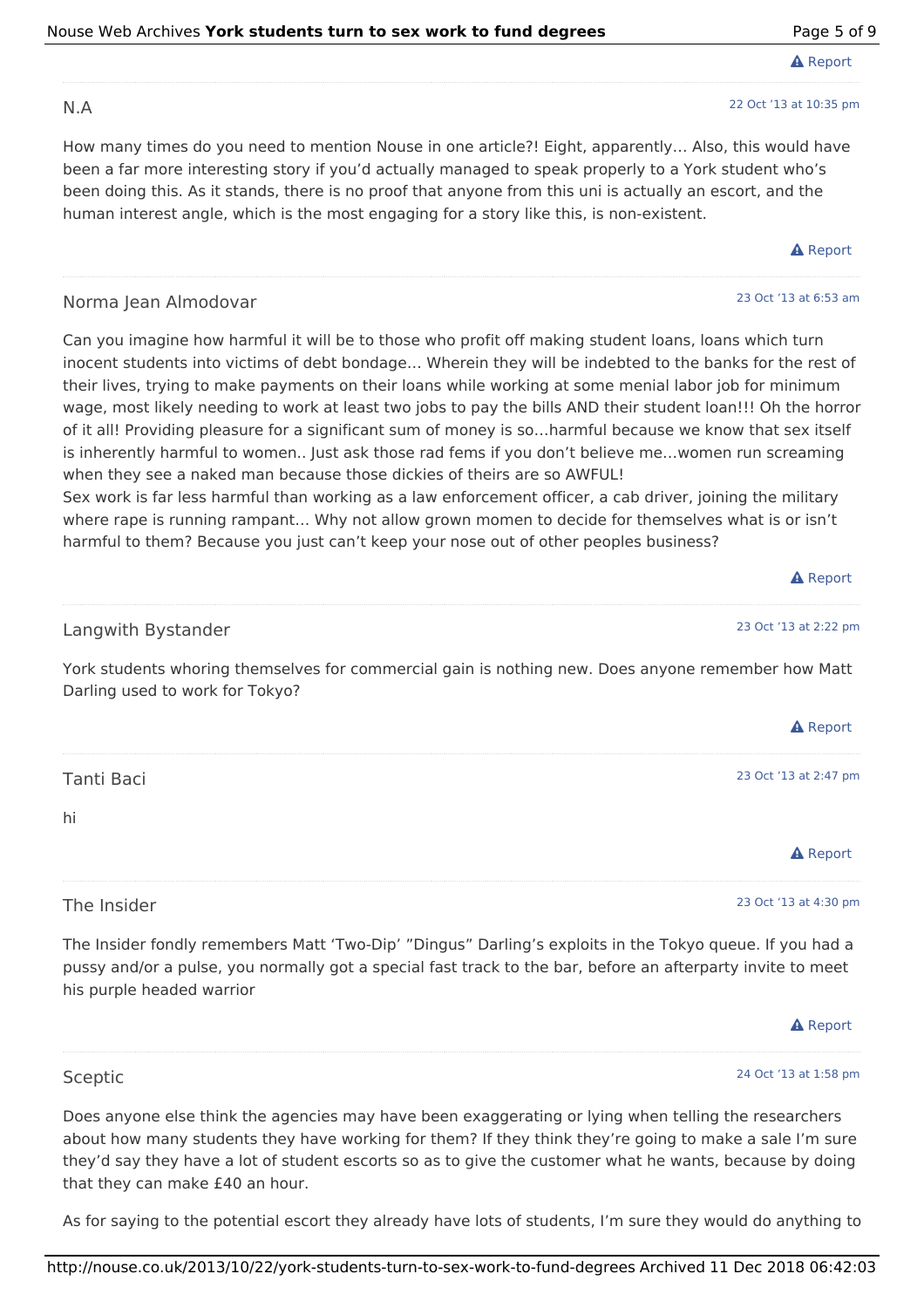#### Nouse Web Archives **York students turn to sex work to fund degrees** Page 6 of 9

get her on their books because that's another £40 every time she sees a client.

Whilst prostitution itself is legal, profiting from prostituting someone else isn't. Don't expect someone who breaks the law to be perfectly honest with you.

|                                                                               | <b>A</b> Report       |
|-------------------------------------------------------------------------------|-----------------------|
| SS                                                                            | 25 Oct '13 at 5:44 pm |
| To think these women will be mothers in the future, makes me sick!            |                       |
| This is happening in every single university, no moral, no class, no dignity. |                       |
|                                                                               | <b>A</b> Report       |
|                                                                               |                       |

Norma Jean Almodovar

SS- what do you have against providing pleasure to others? Women have been doing this for thousands and thousands of years. If you are a believer in the christian religion, the you should know how many prostitutes are in the lineage of Jesus…

Your comment that 'tuition expenses' aren't an excuse because they don't pay it until they graduate shows your utter ignorance – IT HAS TO BE REPAID… those getting a college education through student loans are being debt bonded FOR LIFE… what happens if ALL they can get when they graduate is a job as a cleaner? How long do you suppose it will take them to repay those loans?

It is about NOT wanting to enter the world of employment with an anvil around their necks. Get over it.. Grow up.

$$
\blacktriangle
$$
 Report  
\n $25$  Oct '13 at 5:47 pm

Why don't these women just get a part time job and keep their dignity! Being a cleaner gives you more dignity than being a prostitute.

And don't use the excuse about tuition fees, because you don't even pay it with your own money till you graduate.

This is all about funding your expensive life style at university.

1 Nov '13 at 2:10 am

#### Average by-stander

SS

Don't judge what other people choose to do with themselves, that is their prerogative. As a society, if they need help , we should try help them. If they are happy with what they do, we should be happy for them.

We all choose our paths in life, allow them to choose theirs!

8 Nov '13 at 7:50 pm

**A** Report

#### Working girl

I am an escort based in York and started working when I was at university. I am curious to the agencies that you called as most escorts working here are independent. A lot of agencies that list girls working in

http://nouse.co.uk/2013/10/22/york-students-turn-to-sex-work-to-fund-degrees Archived 11 Dec 2018 06:42:03

25 Oct '13 at 8:18 pm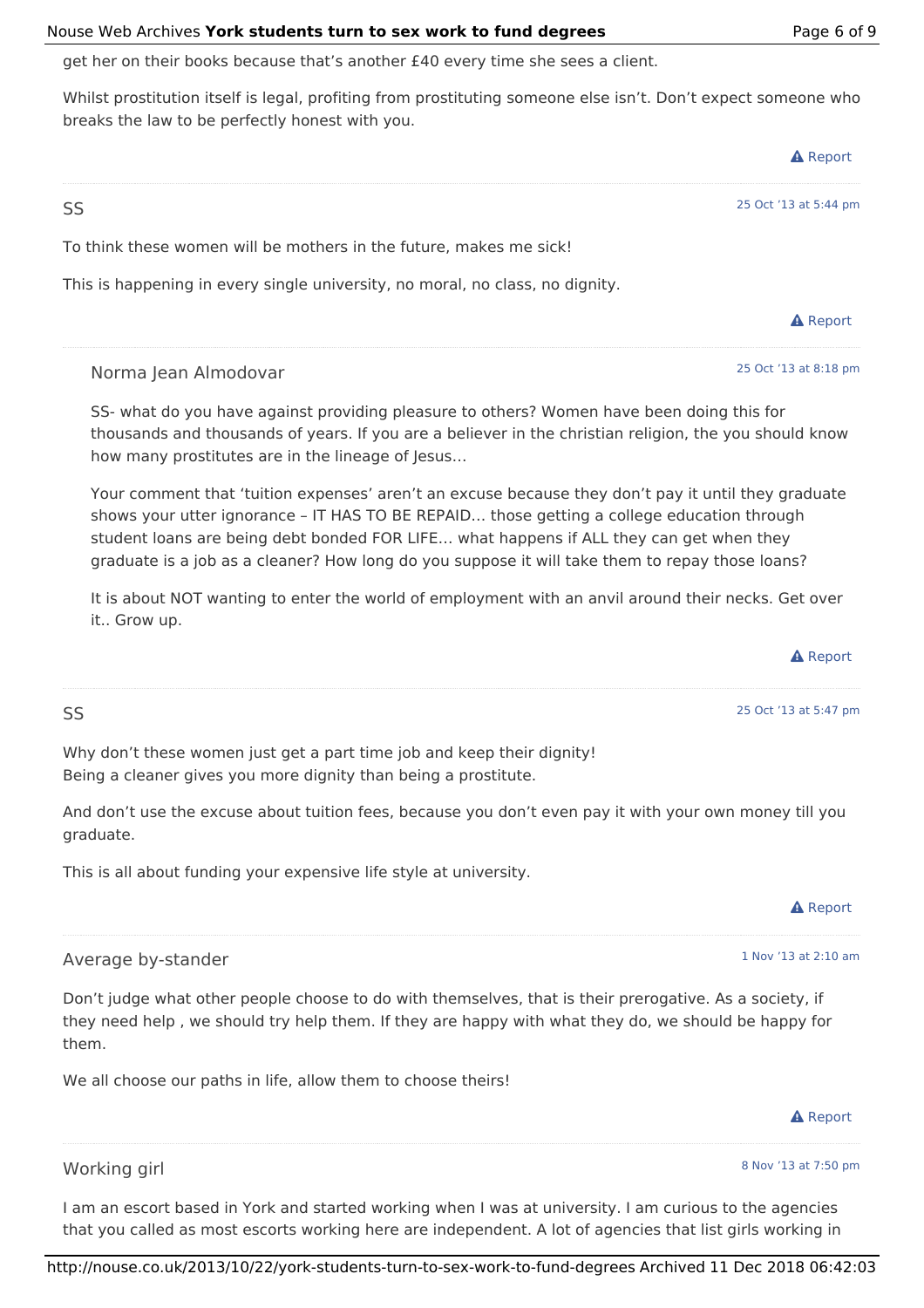#### Nouse Web Archives **York students turn to sex work to fund degrees** Page 7 of 9

York are actually Leeds based and they drive the girls over. I have never felt ashamed, upset or stressed about my work. I am extremely happy in fact, I get decide when I want to work, how long for and who I see and who I don't and I make as much as most people make in a month in one day. I didn't go into this line of work due to worry of tuition fees I did it because I wanted to and most independent girls have not been forced to work in any way.

**A** Report

26 Nov '13 at 11:31 am

@Norma Jean Almodovar

SS

Are you seriously stupid or are you just putting it on?

Just because women have been selling their bodies for thousands of years that does not make it ok! People have been killing each other for thousands of years, so that makes it ok?

You only supporting women selling their bodies because you are woman!, it shows what kind of a person you are. Get some dignity woman, it will make you a better person!

Stop your hysteria about student loans, you only pay a small amount, and thats when you earn over 21000 and no one is going to come and put you on the street because you can't pay it back!

You all want something for nothing, wake up, noting is free in this world!

#### **A** Report

26 Nov '13 at 5:22 pm

#### Norma Jean Almodovar

SS- Are YOU seriously ignorant or are you just putting us on? Surely you understand that there are women out there who marry for money- gold diggers, they are called… and I bet you don't have a problem with that, do you?

I support women's right to make their own choices for their own bodies and their own lives, regardless of whether or not people like you think it is your right to tell everyone how to live.

What on earth is "you only pay a small amount"? When a student takes out a large student loan and they don't get a job which pays enough to live on AND repay the loan, they end up either in default (where the taxpayers pay back the money) or they have an albatross around their neck for the rest of their adult lives. Taking out a loan you know you may never be able to repay is 'wanting something for nothing…' but it is clear, you were never able to get an education beyond first grade, which is why you resent anyone making more money than you by providing pleasure to others. You seriously need to grow up and understand that you do not get to control the lives of other adults. Get over yourself.

**A** Report

26 Nov '13 at 5:27 pm

#### Norma Jean Almodovar

Oh- and that you could equate murder (killing each other???? really????) with providing pleasure for a fee, shows you have some serious mental issues and you ought to visit a psychiatrist and get yourself medicated. You are clearly a danger to others if not yourself, if you can't differentiate between commercial sex and homicide.

|             | <b>EXITED AT 11</b>  |
|-------------|----------------------|
|             |                      |
| spiderman83 | 7 Jan '14 at 6:04 pm |

### A Donort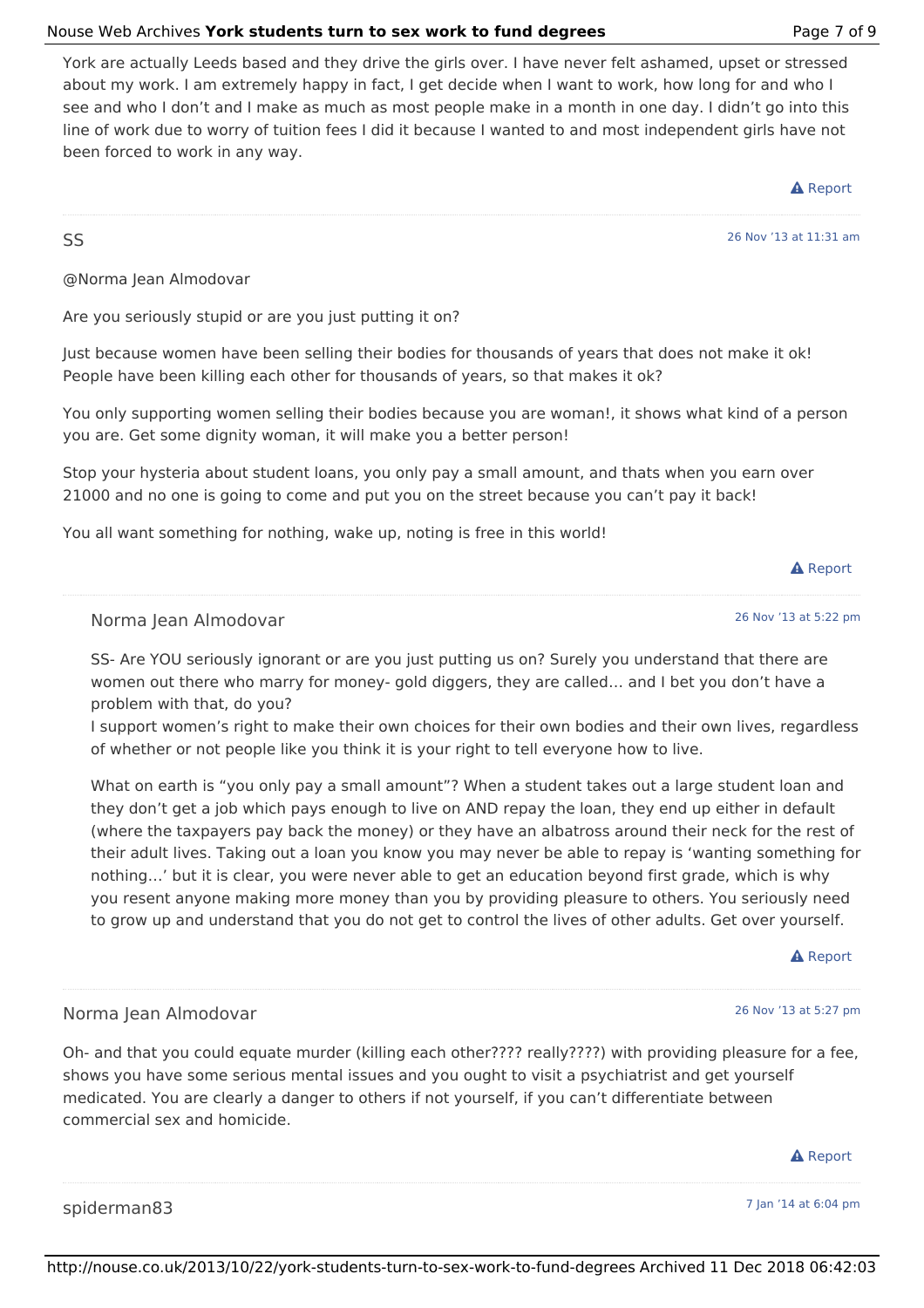#### Nouse Web Archives **York students turn to sex work to fund degrees** Page 8 of 9

Im a bloke and realy want to do it for the money, but carnt find the name of the agencys. all bolloxs. any one intrested?

**A** Report

|                                                                  | Most Read Discussed |                                                                         |
|------------------------------------------------------------------|---------------------|-------------------------------------------------------------------------|
| 1. What is the difference between tax evasion and tax avoidance? |                     |                                                                         |
| 2. Penalty for submitting work up to an hour late halved         |                     |                                                                         |
| 3. Study reveals spending habits of students                     |                     |                                                                         |
|                                                                  |                     | 4. Academic censorship at Reading University                            |
|                                                                  |                     | 5. Massive power cut hits homes and train station                       |
|                                                                  |                     | 6. YUSU to hold referendum on policy of supporting second EU referendum |

#### Write for Nouse News

Get in touch with the editors

Join the Facebook group

#### More in News

Penalty for submitting work up to an hour late halved

Massive power cut hits homes and train station

YUSU to hold referendum on policy of supporting second EU referendum

A Viking Theatre for York

Annual Student Housing survey to close soon

Volunteering Week

About Nouse Who's Nouse Website Credits Contact Us Advertising Archives Student Discounts Print Editions Mini-Sites Nouse on Twitter Nouse on Facebook Nouse on Google+